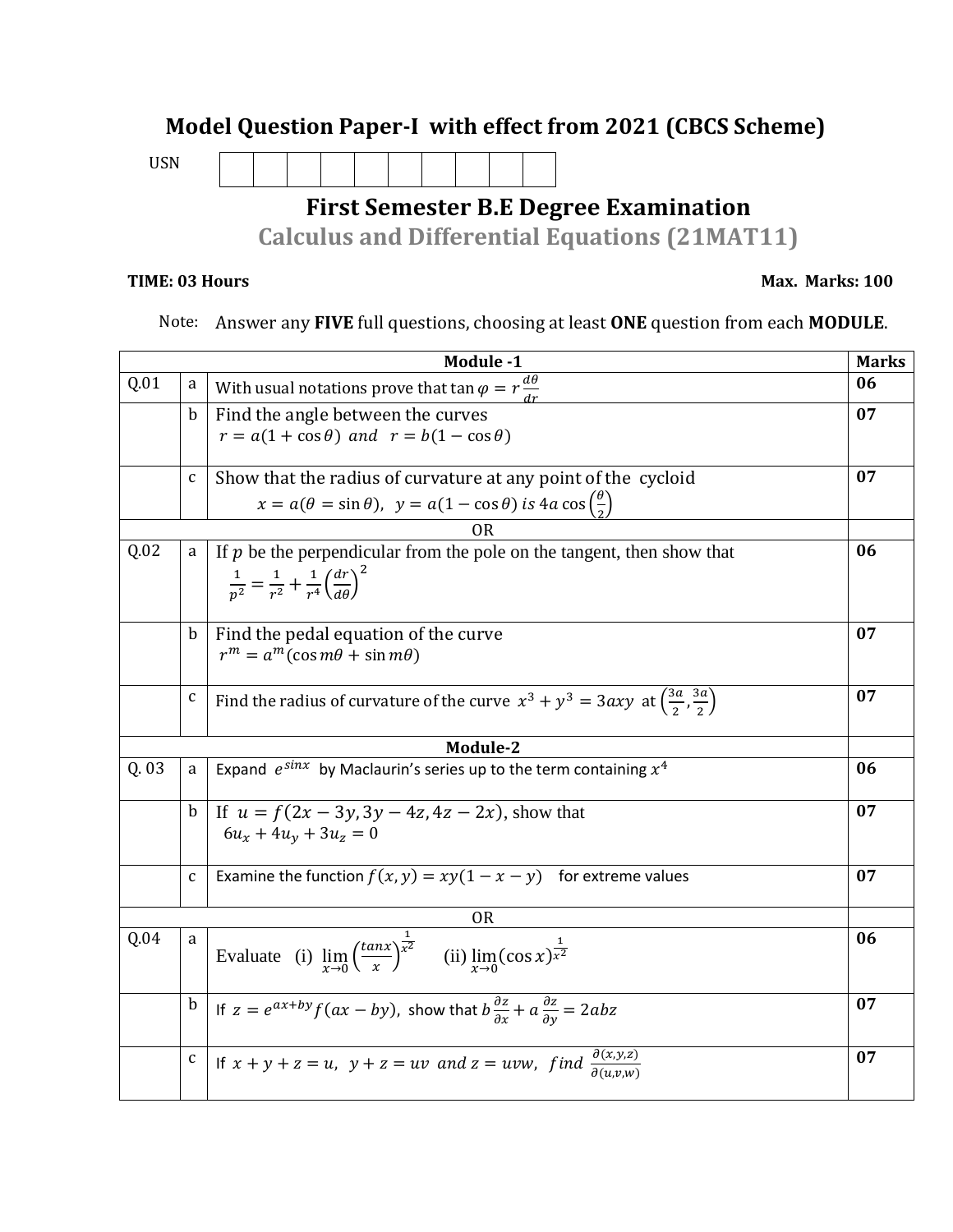| Module-3       |              |                                                                                                                                                                                                                                     |    |  |  |
|----------------|--------------|-------------------------------------------------------------------------------------------------------------------------------------------------------------------------------------------------------------------------------------|----|--|--|
| Q.05           | $\mathbf{a}$ | Solve $x \frac{dy}{dx} + y = x^3 y^6$                                                                                                                                                                                               | 06 |  |  |
|                | $\mathbf b$  | Find the orthogonal trajectories of the family of curves                                                                                                                                                                            |    |  |  |
|                |              | $\frac{x^2}{a^2} + \frac{y^2}{b^2+1} = 1$ , where $\lambda$ is a parameter                                                                                                                                                          | 07 |  |  |
|                | $\mathsf{C}$ | Solve $xyp^{2} - (x^{2} + y^{2})p + xy = 0$                                                                                                                                                                                         | 07 |  |  |
|                |              | <b>OR</b>                                                                                                                                                                                                                           |    |  |  |
| Q.06           | $\mathsf{a}$ | Solve $(x^2 + y^2 + x)dx + xydy = 0$                                                                                                                                                                                                | 06 |  |  |
|                | b            | A copper ball originally at $80^{\circ}$ C cools down to $60^{\circ}$ C in 20 minutes, if the<br>temperature of the air being $40^{\circ}$ C, what will be the temperature of the ball after<br>07<br>40 minutes from the original? |    |  |  |
|                | $\mathbf{C}$ | Find the general solution of the equation<br>$(px - y)(py + x) = a^2 p$ by reducing into Clairaut's form, taking the<br>substitution $X = x^2$ , $Y = y^2$                                                                          |    |  |  |
| Module-4       |              |                                                                                                                                                                                                                                     |    |  |  |
| Q. 07          | $\mathbf{a}$ | Solve $\frac{d^3y}{dx^3}$ – 6 $\frac{d^2y}{dx^2}$ + 11 $\frac{dy}{dx}$ – 6y = 2e <sup>3x</sup> + 3                                                                                                                                  | 06 |  |  |
|                | $\mathbf b$  | Solve $\frac{d^2y}{dx^2} - 2\frac{dy}{dx} + y = 1 + 3x + x^2$                                                                                                                                                                       | 07 |  |  |
|                | $\mathbf{C}$ | Using method of variation of parameters, solve<br>$\frac{d^2y}{dx^2} + a^2y = \tan ax$<br>07                                                                                                                                        |    |  |  |
| 0 <sub>R</sub> |              |                                                                                                                                                                                                                                     |    |  |  |
| Q.08           |              | a Solve $\frac{d^3y}{dx^3} + 4\frac{dy}{dx} = \cos 2x$                                                                                                                                                                              | 06 |  |  |
|                | $\mathbf b$  | Solve $\frac{d^2y}{dx^2} + 3\frac{dy}{dx} + 2y = \sinh(2x + 3)$                                                                                                                                                                     | 07 |  |  |
|                | $\mathbf{C}$ | Solve $x^2 \frac{d^2y}{dx^2} - 3x \frac{dy}{dx} + 4y = (1 + x)^2$                                                                                                                                                                   | 07 |  |  |
| Module-5       |              |                                                                                                                                                                                                                                     |    |  |  |
| Q. 09          | a            | Find the rank of the matrix<br>$\begin{bmatrix} 2 & 1 & -1 & 3 \\ 1 & 2 & 4 & 3 \\ 3 & 6 & 12 & 9 \\ 3 & 3 & 3 & 6 \end{bmatrix}$                                                                                                   | 06 |  |  |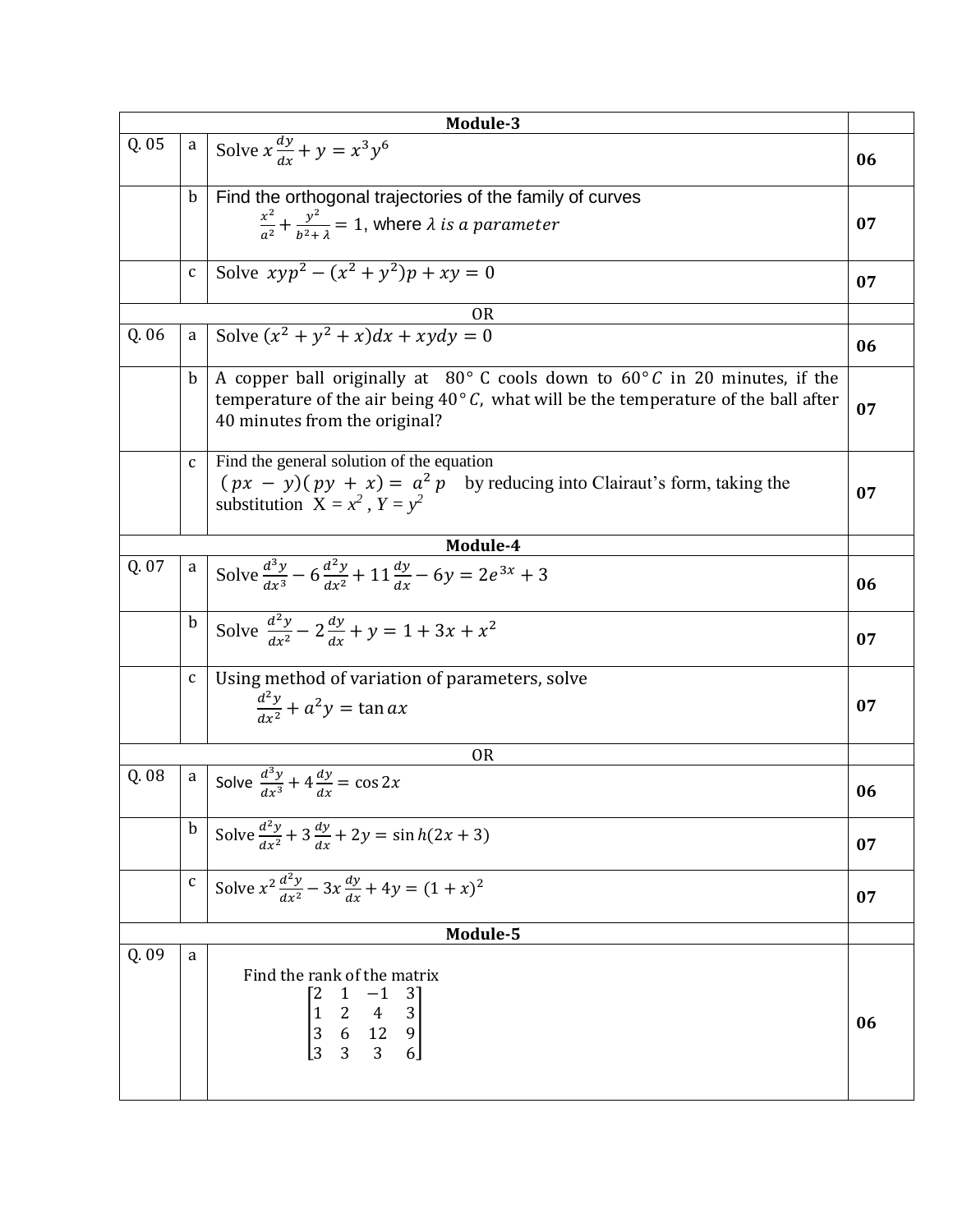|      | $\mathbf b$  | Solve the system of equations by using the Gauss-Jordan method<br>$x + y + z = 10$ ,<br>$2x - y + 3z = 19$ ,                                                                                                                                                                                                 | 07 |
|------|--------------|--------------------------------------------------------------------------------------------------------------------------------------------------------------------------------------------------------------------------------------------------------------------------------------------------------------|----|
|      | $\mathbf{C}$ | $x + 2y + 3z = 22$<br>Using Rayleigh's power method find the dominant eigenvalue and the corresponding<br>eigenvector of<br>$\begin{bmatrix} 4 & 1 & -1 \\ 2 & 3 & -1 \\ -2 & 1 & 5 \end{bmatrix}$<br>by taking $\begin{bmatrix} 1 & 0 & 0 \end{bmatrix}^T$ as initial eigen vector [carry out 6 iterations] | 07 |
| Q.10 | a            | <b>OR</b>                                                                                                                                                                                                                                                                                                    |    |
|      |              | Find the rank of the matrix<br>11 12 13<br>- 141<br>$\begin{array}{cccc} 12 & 13 & 14 & 15 \\ 13 & 14 & 15 & 16 \end{array}$<br>15 16 17<br>14                                                                                                                                                               | 06 |
|      | b            | For what values $\lambda$ and $\mu$ the system of equations<br>$x+y+z=6$ ; $x+2y+3z=10$ ; $x+2y+\lambda z=\mu$ ,<br>has (i) no solution<br>(ii) a unique solution and<br>(iii) infinite number of solutions                                                                                                  | 07 |
|      | C            | Solve the system of equations<br>$2x-3y+20z = 25;$<br>$20x + y - 2z = 17;$<br>$3x+20y-z = -18$ ,<br>Using the Gauss-Seidel method, taking (0, 0, 0) as an initial approximate root (Carry out 4<br>iterations).                                                                                              | 07 |
|      |              | Table showing the Bloom's Taxonomy Level, Course Outcome and Program Outcome                                                                                                                                                                                                                                 |    |

| Question       |                   | <b>Bloom's Taxonomy</b><br><b>Level attached</b> | Course<br><b>Outcome</b> | <b>Program Outcome</b> |
|----------------|-------------------|--------------------------------------------------|--------------------------|------------------------|
| Q.1            | $\left(a\right)$  | L1                                               | CO 01                    | PO 01                  |
|                | (b)               | L2                                               | CO 01                    | PO 01                  |
|                | $\left[ c\right]$ | L <sub>3</sub>                                   | CO 01                    | PO 02                  |
| Q <sub>2</sub> | [a]               | L1                                               | CO 01                    | PO 01                  |
|                | b)                | L2                                               | CO 01                    | PO 01                  |
|                | $\left[ c\right]$ | L <sub>3</sub>                                   | CO <sub>01</sub>         | PO 02                  |
| Q.3            | [a]               | L2                                               | CO <sub>02</sub>         | PO 01                  |
|                | b)                | L2                                               | CO <sub>02</sub>         | PO 01                  |
|                | (c)               | L <sub>3</sub>                                   | CO <sub>02</sub>         | PO 03                  |